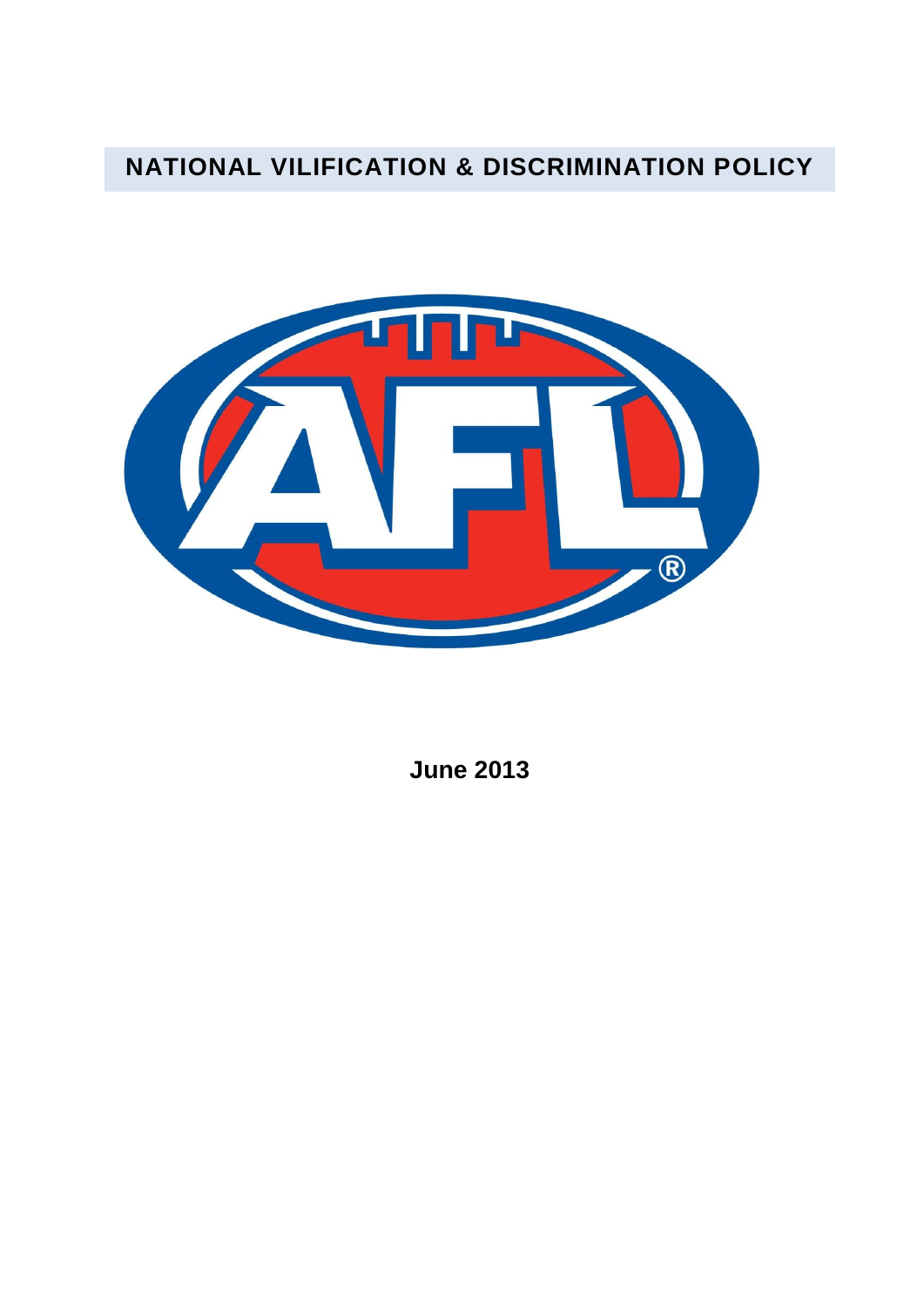### **1. Policy Statement**

The Australian Football League (**AFL**), State and Territory Bodies that are affiliated with the AFL (**Affiliated State & Territory Bodies**) and leagues and bodies that are affiliated with (or licensed by) Affiliated State & Territory Bodies (**Community Bodies**) are committed to fostering and maintaining a sporting environment which promotes understanding, accepts the unique differences of all persons affiliated with or interested in Australian Football, and recognises the need to prohibit certain discriminatory or vilifying conduct. This document establishes the means of redress for members who are aggrieved by what they reasonably consider to be vilification or discrimination based on their individuality (**Policy**).

### **2. Application & Scope of Policy**

Affiliated State & Territory Bodies and Community Bodies are bound by applicable provisions of State-based legislation as well as the:

- a) *Racial Discrimination Act 1975* (Cth);
- b) *Sex Discrimination Act 1984* (Cth);
- c) *Human Rights & Equal Opportunity Commission Act 1986* (Cth); and
- d) *Disability Discrimination Act 1992* (Cth) (**Legislation**).

This Policy is consistent with the AFL *Rules & Regulations* (specifically Rule 30) and is not in substitution of, the Legislation. This Policy is not in substitution of the *AFL Rules & Regulations* insofar as they apply to conduct within the scope of this Policy.

Nothing in this Policy prevents a person lodging a Complaint in relation to vilification or discrimination under the Legislation. In the event a Complaint is made under this Policy the League shall ensure that the parties are informed of their rights.

#### **3 Definitions**

**"Affiliated State & Territory Body"** means the State and Territory bodies affiliated with the AFL, including:

- NSW/ACT: AFL (NSW/ACT) Commission Ltd (ACN 086 839 385)
- NT: AFL (Northern Territory) Ltd (ACN 097 620 525)
- QLD: AFL (Queensland) (ACN 090 629 342)
- SA: South Australian Football League Inc (ABN 59 518 757 737)
- TAS AFL (TAS) (ACN 135 346 986)
- Victoria: Australian Football League (Victoria) (ACN 147 664 579);
- WA: West Australian Football Commission Inc (ABN 51 167 923 136)

"**Australian Football"** means the contest between two teams competing in accordance with the *Laws of Australian Football*.

"**Community Body**" means any organisation or body that exists for the purposes of playing Australian Football, or for purposes that are reasonably incidental to the playing of Australian Football, and is affiliated with, or a member of, or a licensee of, an Affiliated State & Territory Body.

**"Complaint"** means an allegation, contention or assertion made by a Participant or Participants in relation to the conduct of another Participant or Participants which the first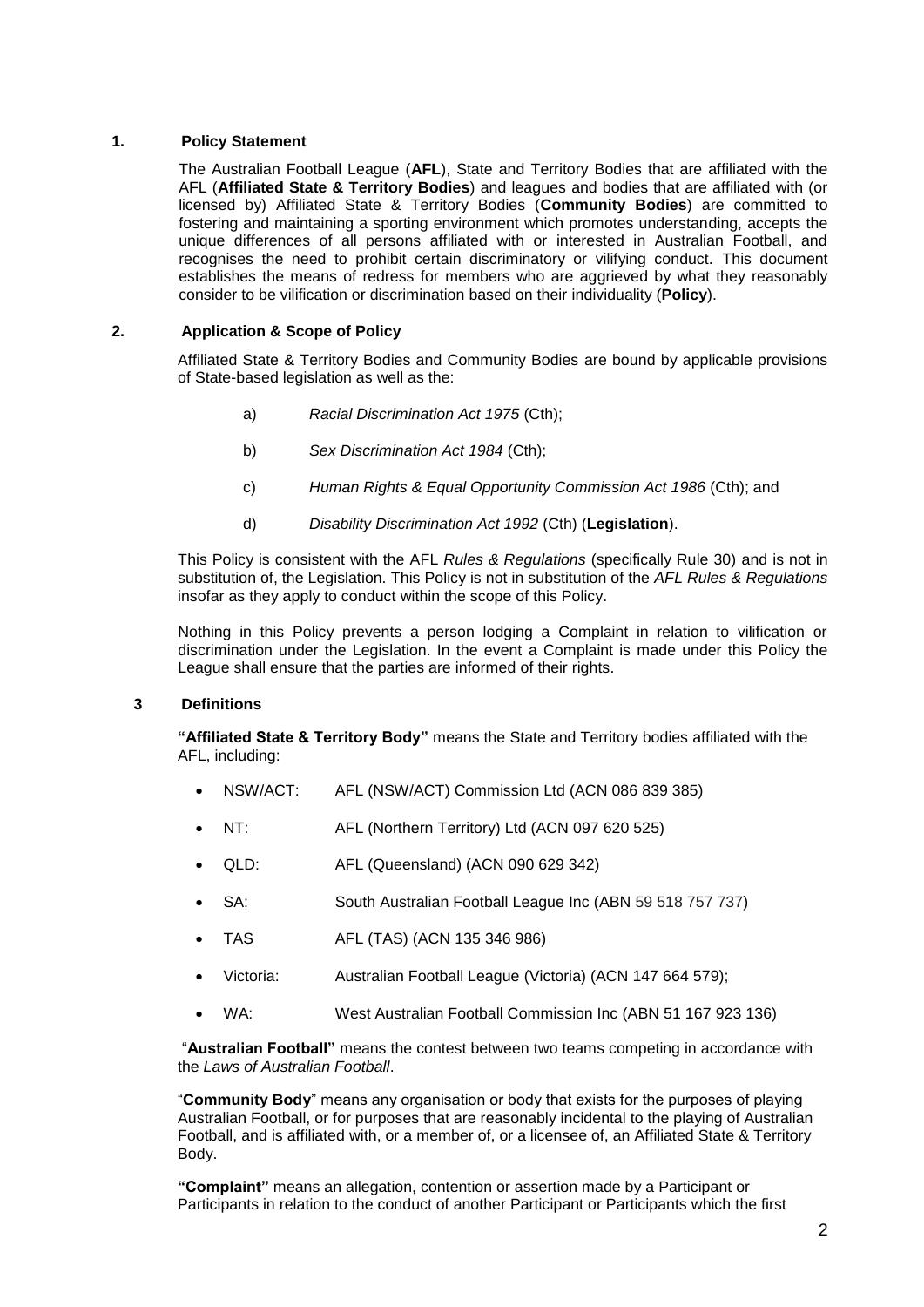Participant or Participants claim is Prohibited Conduct. Complaints will be either an Intra-Club Complaint or an Inter-Club Complaint, and must be made in accordance with the *National Complaint Guidelines*.

"**Complaints Process"** means the procedure outlined in sections 3, 4, 5, 6, 7, 8, 9 and 10 of this Policy.

**"Conciliation"** means a method of alternative dispute resolution to which a third party (the "conciliator") attempts to facilitate an agreed resolution of the dispute through active input and advice to Participants about the best way to resolve the Complaint.

**"Club"** means any football Club that is a member of the League.

**"Club Complaints Officer"** means a person appointed by the Club to oversee this *National Vilification & Discrimination Policy*, the education of Participants, and to liaise with all persons relevant to the Complaints Process to the extent that it involves a Complaint made in respect of a Participant of the Club, and to act in accordance with section 5.2 and 5.3.

**"Club Official"** includes committee members, coaches, coaching staff, trainers, runners, persons involved in the every-day administration of the Club and any person who may reasonably be perceived to hold an official Club position.

**"Conciliation Deed of Resolution"** means the document contained in Appendix 1 to this **Policy** 

**"Disciplinary Tribunal"** means a tribunal convened in accordance with the *National Disciplinary Tribunal Guidelines*.

**"engage in conduct"** is defined with reference to the ordinary meaning ascribed to the phrase but also expressly includes use of the internet, Social Media or email to publish or transmit statements or other material.

**"Informal Resolution"** means an informal arrangement, understanding or agreement that, in the reasonable opinion of the League Complaints Officer/s or the Club Complaints Officer, has been reached in relation to either an Inter-Club Complaint or an Intra-Club Complaint between the Participant or Participants alleged to have engaged in the Prohibited Conduct and the Participant or Participants alleged to have been the subject of the Prohibited Conduct. Such informal arrangements or agreements may involve an oral apology or a retraction and may be memorialised in the Conciliation Deed of Resolution.

**"Inter-Club Complaint"** means a Complaint by a Participant or Participants from one Club involving an allegation of Prohibited Conduct directed at a Participant or Participants from a second Club.

**"Intra-Club Complaint"** means a Complaint by a Participant or Participants from one Club involving an allegation of Prohibited Conduct directed at a Participant or Participants from within the same Club.

**"Investigation Officer**" means an independent person selected by the League in accordance with section 8 of this Policy to investigate a complaint and to provide a recommendation to the League Complaints Officer/s.

**"Leagues"** means the Australian Football League, Affiliated State & Territory Bodies and any other member, licensee or affiliate of an Affiliated State & Territory Body, as the context requires.

**"League Complaints Officer/s"** means either the League CEO, League President, League General Manager or such other person as thought fit and proper to hold the position, having regard to the obligations as set out in section 5 and in the Complaints Process.

**"Member"** means a Participant.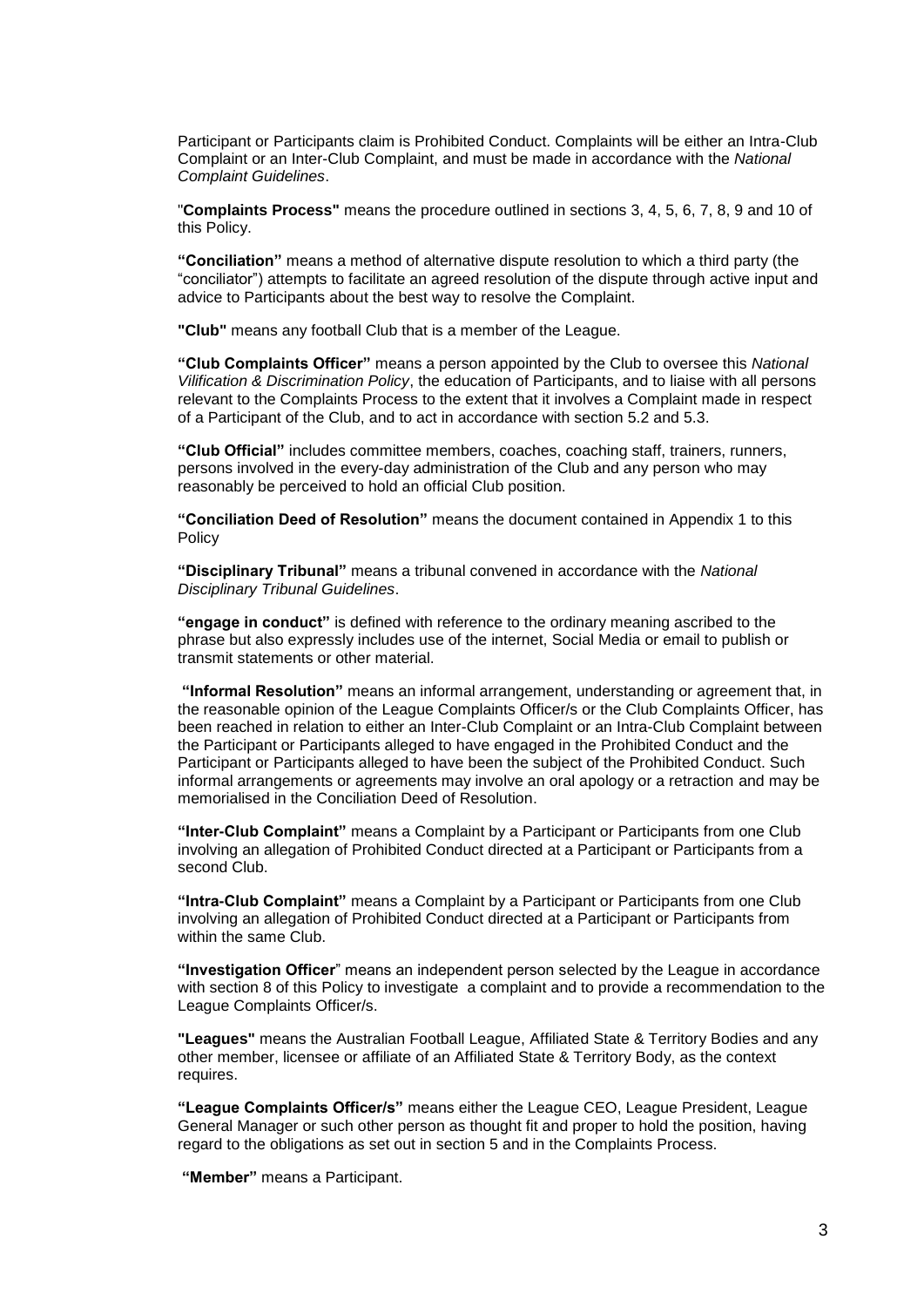**"Participate"** means to engage in any activity or behaviour which is either directly or indirectly related or reasonably incidental to Australian Football as that term is understood under the Laws of Australian Football.

**"Participant"** includes a player, spectator, umpire, employee, volunteer to and agent of a Football Club that Participates in the League that is part of a Community Body or Affiliated State & Territory Body.

**"Prohibited Conduct"** means the conduct outlined in section 4 of this Policy

.

**"Social Media"** has the meaning ascribed to it by the *National Social Media Engagement Policy*.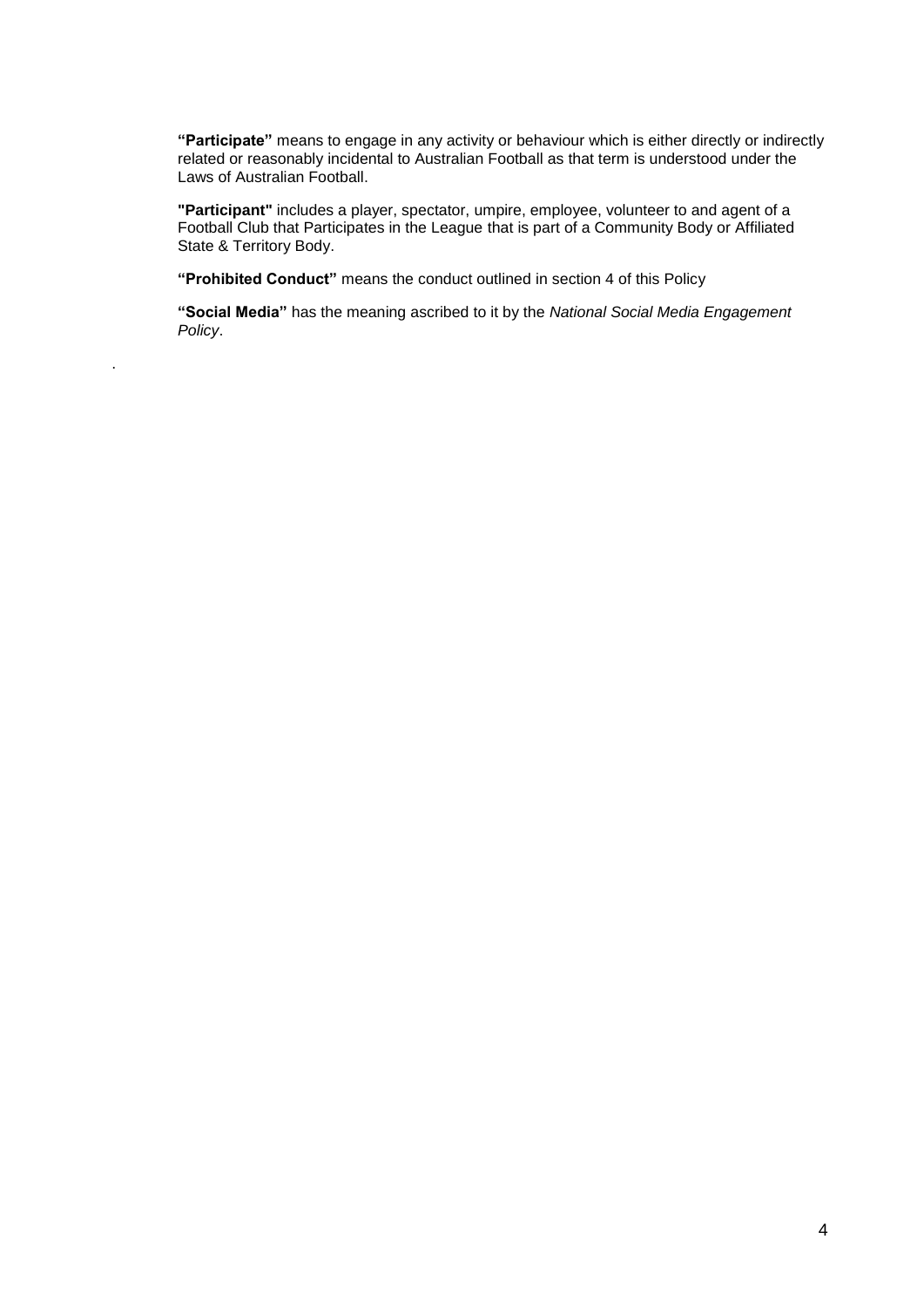### **4. Prohibited Conduct**

- 4.1 No League Participant or Club Official shall engage in conduct which may reasonably be considered to incite hatred towards, contempt for, ridicule of or discrimination against a person or group of persons on the ground of their:
	- race;
	- religion:
	- gender;
	- colour;
	- sexual preference, orientation or identity; or
	- special ability or disability

### (**Vilification & Discrimination**).

4.2 No League Participant or Club Official shall engage in conduct which may reasonably be considered to be offensive, abusive, belittling or threatening, or which is otherwise unwelcome and a reasonable person would recognise it as being unwelcome and likely to cause the recipient to feel offended, humiliated or intimidated (**Harassment**).

### **5 Appointment of League Complaints Officer/s & Club Complaints Officer**

- 5.1 The League shall appoint a League Complaints Officer/s to ensure that any breach of this Policy is responded to in an equitable and prompt manner in accordance with this Policy.
- 5.2 The League shall ensure that all Clubs have a Club Complaints Officer to whom all vilification and discrimination Complaints are initially directed.
- 5.3 The League Complaints Officer/s is responsible for liaising between Club Complaints Officers, in the case of an Inter-Club Complaint, or with a single Club Complaints Officer, in the case of an Intra-Club Complaint, in an attempt to achieve Informal Resolution of the Complaint.
- 5.4 The Club Complaints Officer and the League Complaints Officer/s shall liaise directly over incidents which in the reasonable opinion of the Club Complaints Officer or League Complaints Officer/s are contrary to Section 4.

### **6 Preliminary Resolution Process**

- 6.1 In the event that it is alleged that a person subject to section 4.1 or 4.2 has engaged in Prohibited Conduct, a Participant may by 5.00pm on the first working day following the day on which the Prohibited Conduct is alleged to have occurred, or such other time as determined by the League, lodge a Complaint with the Club Complaints Officer.
- 6.2 In the case of an Inter-Club Complaint, the Club Complaints Officer where the Complaint was made shall by 5.00pm on the next working day following the day on which the Complaint was lodged with the Club, lodge the Complaint with the League's Complaints Officer. The Club Complaints Officer shall take no further action once the Complaint has been lodged with the League unless otherwise instructed by the League's Complaint's Officer. In the case of an Inter-Club Complaint, the League Complaints Officer/s shall take reasonable steps within the next three (3) days following the day on which the Complaint was lodged with the League Complaint Officer/s to achieve an Informal Resolution if, in the reasonable opinion of the League Complaints Officer/s, the Complaint is capable of an Informal Resolution.
- 6.3 In the case of an Intra-Club Complaint, the Club Complaints Officer shall take reasonable steps within the next three (3) days following the day on which the Complaint was lodged with the Club to achieve an Informal Resolution if, in the reasonable opinion of the Club Complaints Officer, the Complaint is capable of an Informal Resolution. If an Informal Resolution is not achieved or it is reasonably believed that the Complaint is incapable of an Informal Resolution, the Club Complaints Officer shall as soon as is reasonably practicable lodge the Complaint with the League's Complaints Officer. The Club Complaints Officer shall take no further action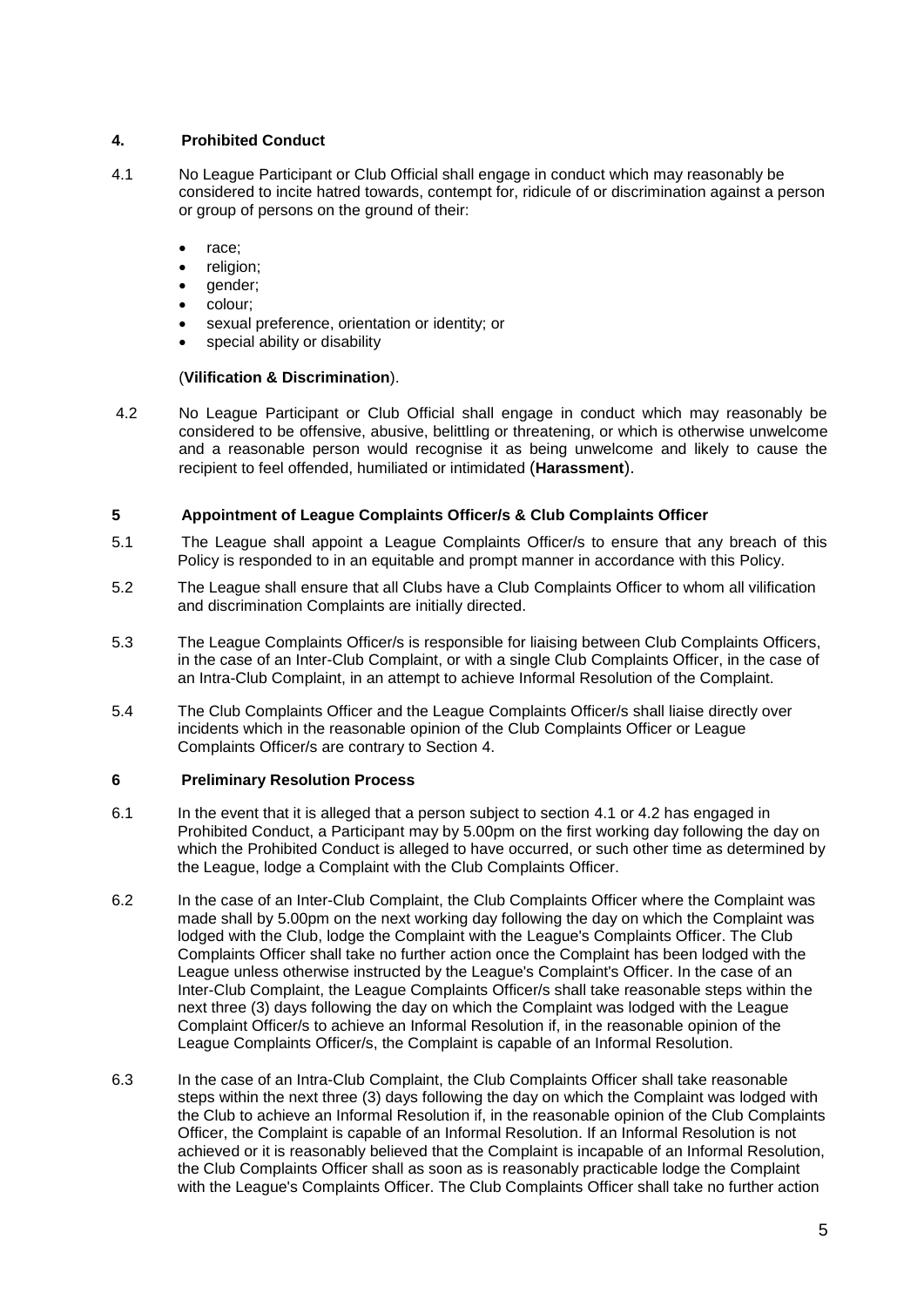once the Complaint has been lodged with the League unless otherwise instructed by the League's Complaint's Officer.

6.4 In circumstances where in the reasonable opinion of the League Complaints Officer/s a Complaint cannot be resolved by way of Informal Resolution, the League Complaints Officer/s shall proceed to Conciliation in accordance with section 8 below.

### **7 Confidentiality and Records**

- 7.1 Confidentiality must be maintained throughout the Complaints Process. All parties to a Complaint, the League's Complaints Officer, the Club Complaints Officer, any witnesses and the conciliator must all agree to the maintenance of confidentiality. No person involved in the Complaints Process shall publicly comment on any aspect of the Complaints Process without the prior written agreement of all parties.
- 7.2 The League shall ensure that any documents relating to a Complaint shall remain confidential and be retained for 7 years from the date that the Complaint is made.

### **8 Conciliation Process**

- 8.1 The League Complaints Officer/s shall make every effort to ensure that confidentiality is maintained at all times during the Complaints Process and that the outcome of the Complaints Process remains confidential. The Complaints Officer shall also refer any breach of confidentiality to the League Tribunal no later than 5pm on the next working day following the day that the breach is discovered, with the Tribunal to be convened within 7 days from the day on which the referral is made;
- 8.2 The League Complaints Officer/s shall:
	- (a) ensure the person alleged to have contravened the Policy is informed of the Complaint Process and provide that person with an opportunity to respond to the Complaint;
	- (b) inform the President or CEO of the League or his or her nominee that a Complaint has been received by the League Complaints Officer/s:
	- (c) obtain statements from any witnesses identified by the parties to the Complaint;
	- (d) where available, obtain any other relevant evidence;
	- (e) make available to both parties any witness statements or any other evidence obtained in the course of conciliating a Complaint, with an opportunity to comment, as part of the Conciliation process;
	- (f) appoint a conciliator to conciliate the Complaint; and
	- (g) ensure all steps necessary for the Complaint to be conciliated are taken within 10 working days from the day on which the Prohibited Conduct is alleged to have occurred.
- 8.3 Participants subject to Conciliation who are under 18 years of age must be accompanied at the Conciliation by a Club Official over 18 years of age.

### **9 Investigation**

- 9.1 In circumstances where a Complaint is not resolved in accordance with section 8 above, the League Complaints Officer/s may refer the matter to investigation in accordance with the *National Complaint & Investigation Guidelines* (if applicable) if in the reasonable opinion of the League Complaints Officer/s, further investigation is required to resolve the Complaint
- 9.2 The Investigation Officer shall report to the League Complaints Officer/s on any information or evidence obtained in accordance with section 9.1. Any information or evidence obtained by the Investigation Officer and provided to the League Complaints Officer/s shall be provided to all parties to the Complaint as part of the Complaint Process.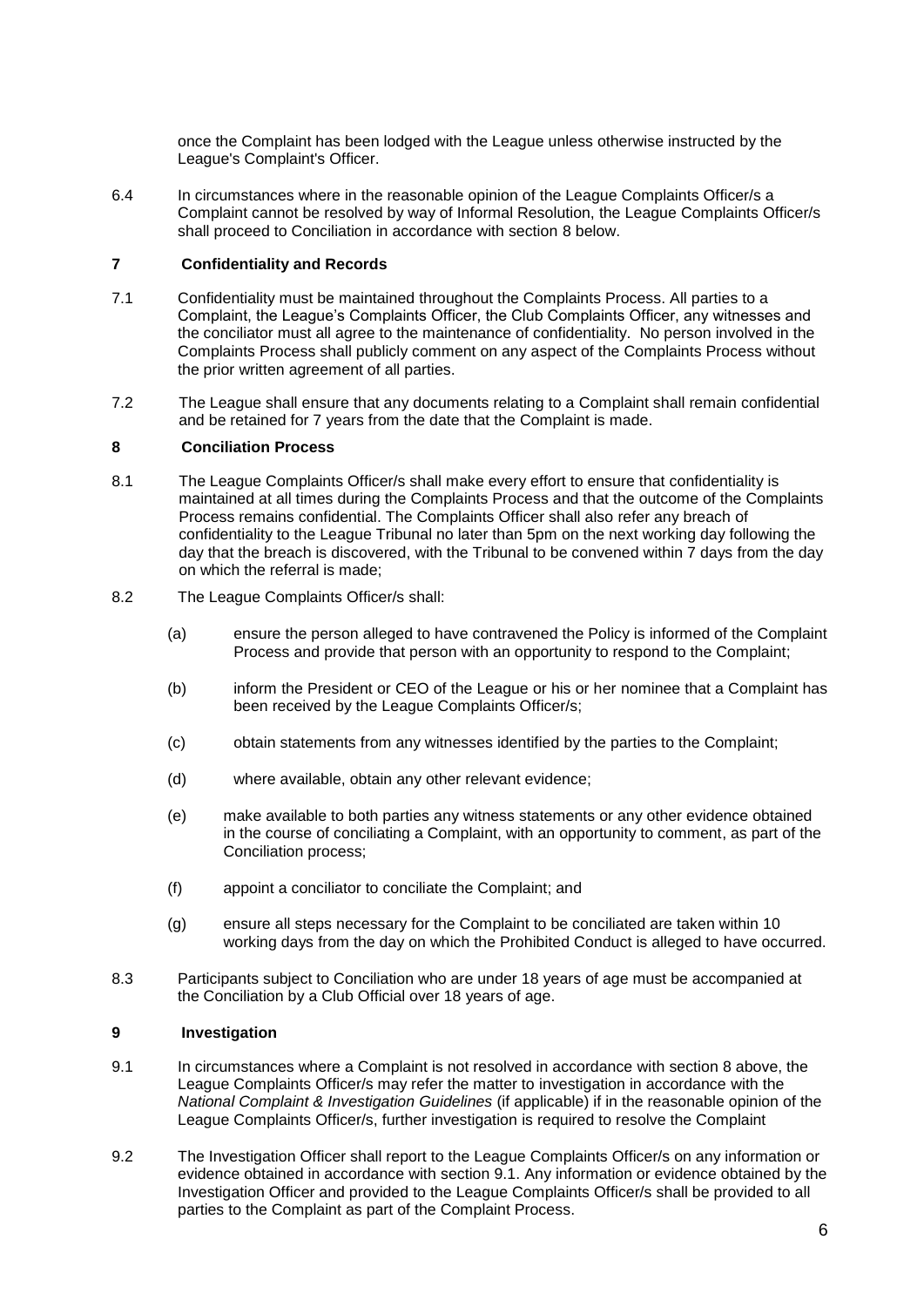9.3 The Investigation Officer shall otherwise comply with the *National Complaint & Investigation Guidelines* (if applicable).

### **10 Tribunal Referrals, Process & Appeal**

- 10.1 Following an investigation under section 9, if any, or following a failed Conciliation under section 8, the League Complaints Officer/s may refer the Complaint to a Disciplinary Tribunal, constituted in accordance with the *National Disciplinary Tribunal Guidelines* (if applicable), for determination. The League Complaints Officer/s shall take all steps necessary to make a decision about the referral of the Complaint to the Disciplinary Tribunal as soon as is reasonably practicable.
- 10.2 The League shall determine who is responsible for prosecuting the Complaint at the Disciplinary Tribunal.
- 10.3 Where the referral to the Disciplinary Tribunal is made pursuant to section 10.1 of this Policy, the Tribunal will hear the Complaint within 5 working days of the Complaint referral being made.
- 10.4 The Disciplinary Tribunal has the power to order any reasonable penalties or directions for breaches of this Policy as are allowable under the rules and regulations of the League in force at the time of the hearing.
- 10.5 Where a party to a Complaint is dissatisfied with the decision made by the Disciplinary Tribunal, they may ask the Club's Officer to request that the League establish a panel to hear an appeal from the decision in accordance with the appeal provisions in the *National Disciplinary Tribunal Guidelines* (if applicable)*.*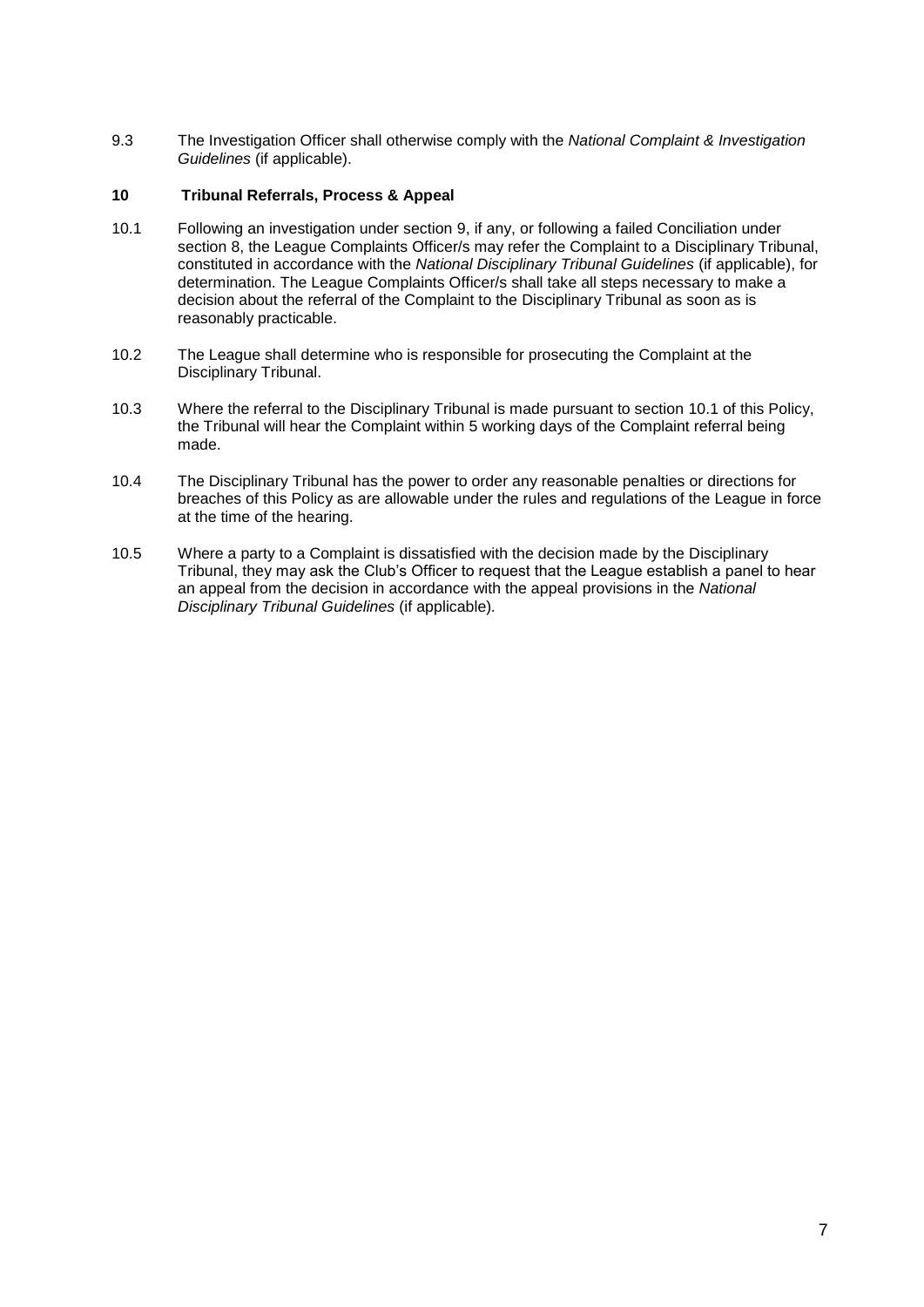**APPENDIX 1**

# **Conciliation Deed of Resolution**

**[insert] Football League**

ACN [insert]

and



[insert Football Club]

and

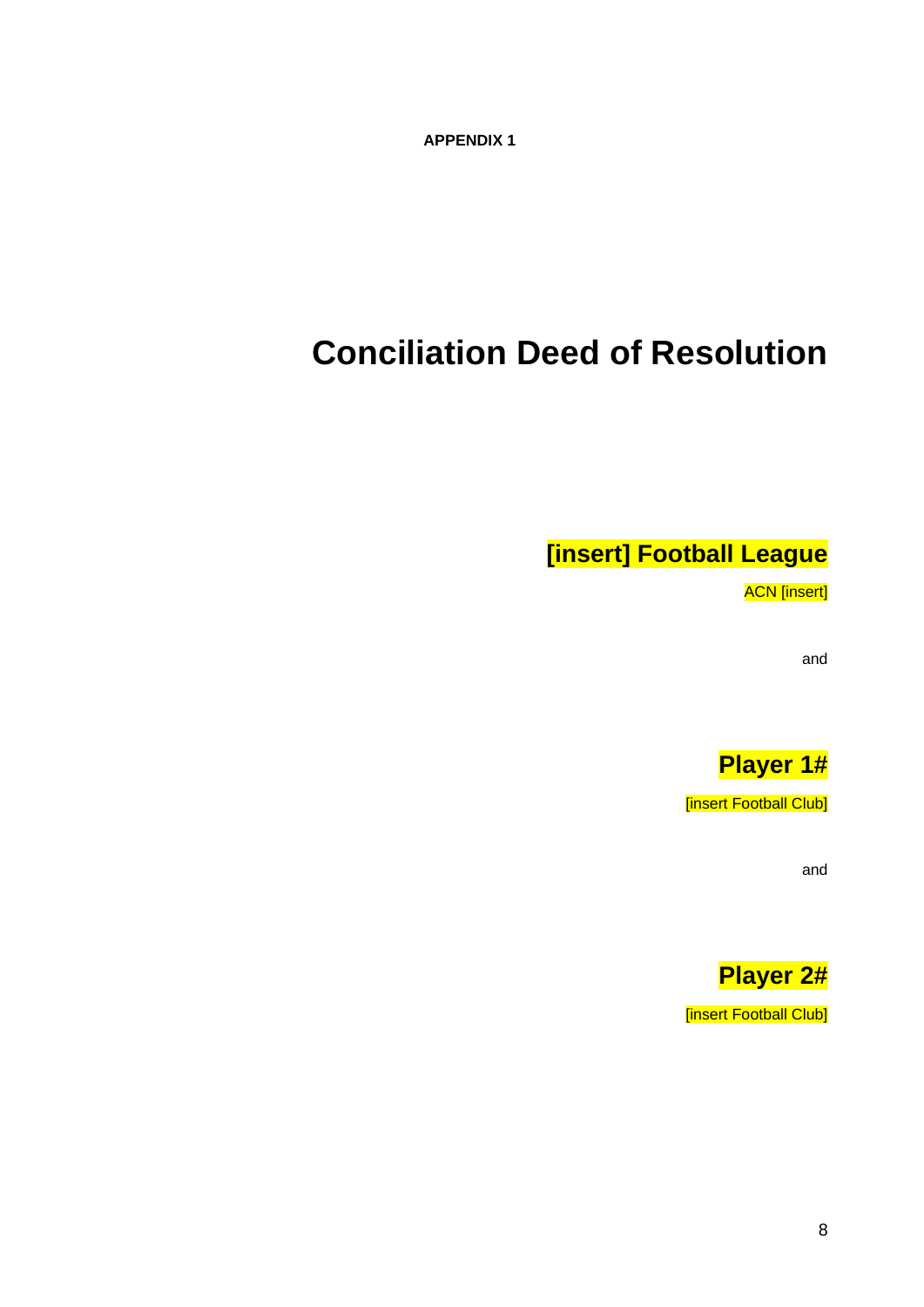## **Parties**

- 1. **[**#] **Football League** ACN [#] of [#] (**League**)
- **2. Player 1** of [#] Football Club (**Complainant**)
- **3. Player 2** of [#] Football Club (**Respondent**)

## **Recitals**

- A. On or about # the League received a Complaint lodged in accordance with the *AFL National Complaint & Investigation Guidelines* (**Complaint**).
- B. The League referred the Complaint for an Investigation in accordance with the *AFL National Complaint & Investigation Guidelines* (**Investigation**).
- C. As a result of the Investigation into the Complaint, the League determined that it should convene a Conciliation in accordance with the *AFL National Vilification & Discrimination Policy*, to be attended by the Complainant and the Respondent (**Conciliation**).

## **Now this Deed witness as follows:**

### 1. **Respondent Resolution Obligations**

- 1.1. In consideration of the covenants by the complainant Contained in this Deed, the Respondent agrees:
	- a) to acknowledge personal responsibility for the conduct giving rise to the complaint (**Acknowledgement**);
	- B) to make the Acknowledgement in writing together with the following apology via letter addressed to the Complainant on or before [insert date];

*[insert agreed form of apology]* (**Apology**)

- C) to pay [#] to the [insert name of charity] on or before [insert date] (**Charitable Donation**);
- 1.2. Subject to the other provisions of this Deed, the Resolution Obligations will be performed by the Respondent within 14 days of execution of this Deed.

### 2. **Release by the Complainant**

2.1. The Complainant absolutely and unconditionally releases and forever discharges the Respondent and the League from all claims (subject to the terms and conditions of this Deed).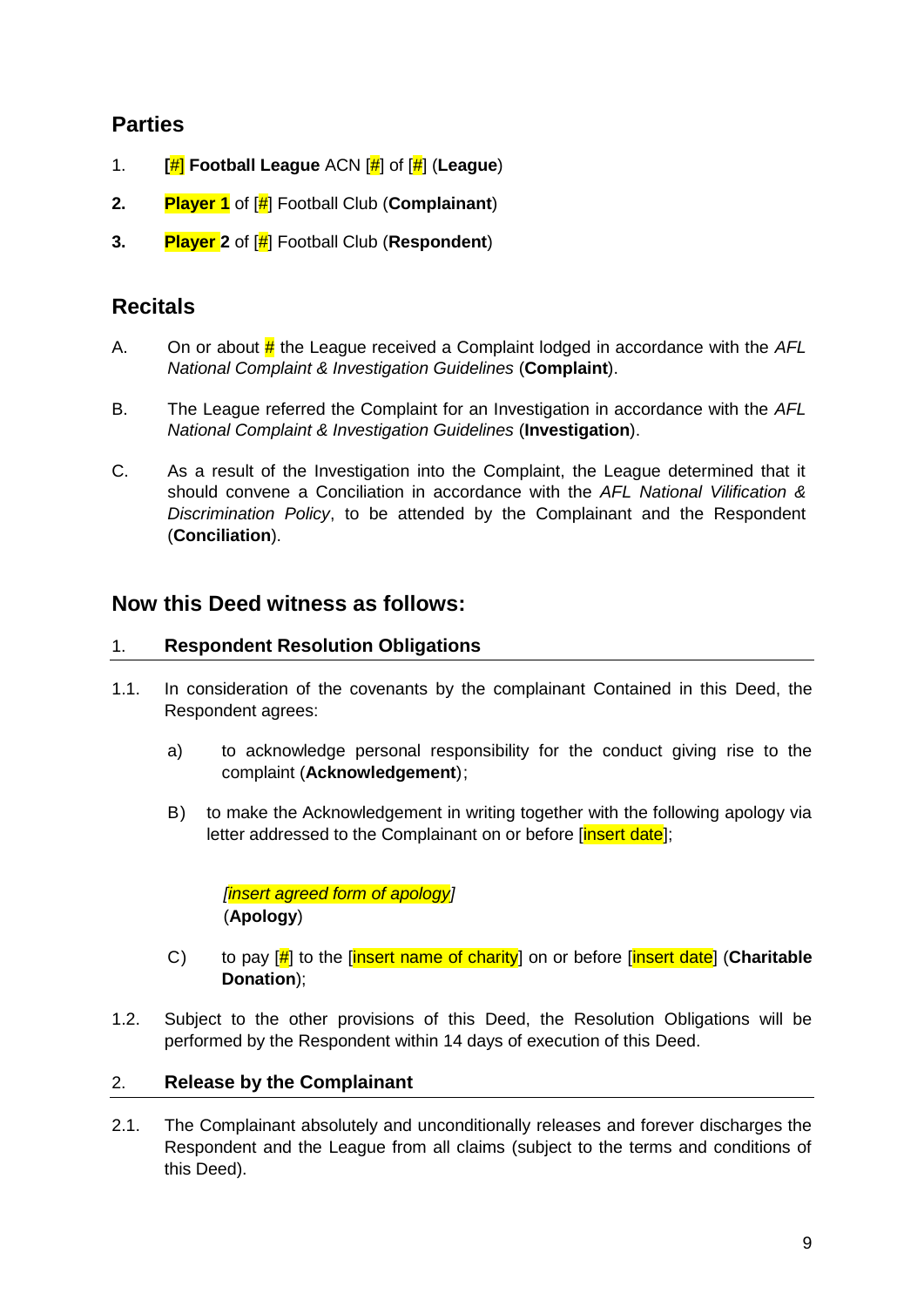- 2.2. The Complainant indemnifies and shall keep indemnified the League from and against any claims (including legal costs and expenses) which may be made or brought against the League or which the League may sustain or incur arising from or in connection with any breach of, or default under this Deed by the Complainant or by reason of or related to the Resolution Obligations.
- 2.3. This Deed may be pleaded or tendered in evidence by the League as a bar to any proceedings, claim or demand brought by the Complainant against the Respondent or League arising out of or in any way connected to the Complaint, the Investigation, the Conciliation or this Conciliation Deed of Resolution relating to the Complainant's Complaint or releases granted under this Deed, save for any proceeding, claim or demand brought by the Complainant to enforce the terms of this Deed.

### 3. **Confidentiality**

- 3.1. Subject to clause 3.2, the parties shall keep secret and confidential the terms of this Deed, save only where disclosure is required by law or is made to the parties' respective legal or financial advisors for the sole purpose of advice or enforcing this Deed.
- 3.2. The Complainant authorises the League to make the following statement in relation to the Complaint:

*The [insert] League wishes to advise that the Complainant and the Respondent attended a Conciliation at [insert address] on [insert date]. The Respondent made a confidential acknowledgement as part of the Conciliation and the parties and the League are pleased to advise that a successful resolution to the matter has now been reached.*

### 4. **General**

- 4.1. Each party to this Deed enters into this Deed in its own capacity and on behalf of its Related Bodies and respective servants, agents, heirs, successors and assigns.
- 4.2. The parties warrant that they are empowered to enter into and to perform this Deed and have obtained or had the opportunity to obtain legal advice in relation to this Deed.
- 4.3. Each party to this Deed warrants to each other party to this Deed that:
	- A) he or it has full power to execute, deliver and perform its obligations under this Deed;
	- B) he or it will exercise reasonable skill, care and diligence in performing its obligations under this Deed;
	- C) he or it has all necessary approvals and permits required to perform its obligations under this Deed;
	- D) he or it will comply with all applicable laws in performing its obligations under this Deed;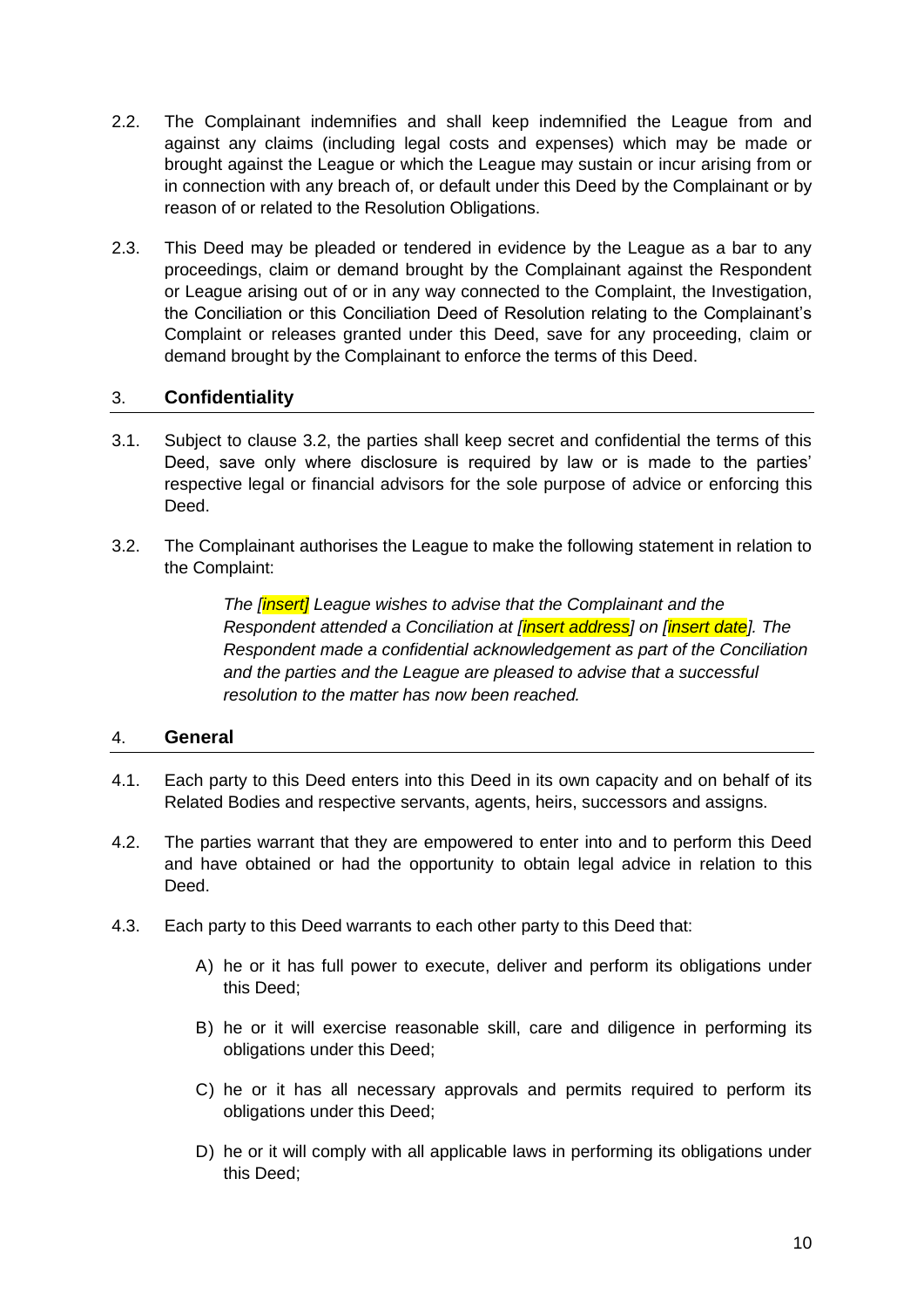- E) this Deed constitutes a valid and legally binding obligation of it in accordance with its terms (except to the extent limited by equitable principles and laws affecting creditors' rights generally);
- F) he or it has taken all action required and obtained or been granted all consents, approvals, permissions, and authorisations necessary to enable it to enter into and perform its obligations under this Deed;
- G) no litigation, arbitration, mediation, conciliation, criminal or administrative proceedings are current, pending or (to its knowledge after due inquiry) threatened which, if adversely determined, could have a material adverse effect on its ability to perform its obligations under this Deed; and
- H) each party acknowledges that it has received valuable consideration for entering into this document.
- 4.4. Each of the representations and warranties contemplated by this Deed is to be construed independently of the others and is not limited by reference to any other representation or warranty.
- 4.5. This Deed may be executed in any number of counterparts, each of which shall be deemed an original and all such counterparts together shall be deemed to constitute one and the same instrument.
- 4.6. The rights and obligations under this Deed are personal and shall not be assigned without the express permission of the other parties (at their absolute discretion).
- 4.7. This Deed shall be governed by the laws of Victoria and the parties submit to the exclusive jurisdiction of the Courts in that State and the Courts with jurisdiction to hear appeals therefrom.
- 4.8. If any provision or part of any provision of this Deed is held by a court of competent jurisdiction to be void, invalid or otherwise unenforceable, then such provision or part shall be deemed eliminated or modified to the extent which the court's opinion is necessary to make the remainder enforceable.
- 4.9. The rights and obligations of the parties in this Deed shall not merge in any way and shall survive for the benefit of the parties.
- 4.10. The parties shall bear their own legal costs in and about the negotiation, preparation, execution and completion of this Deed.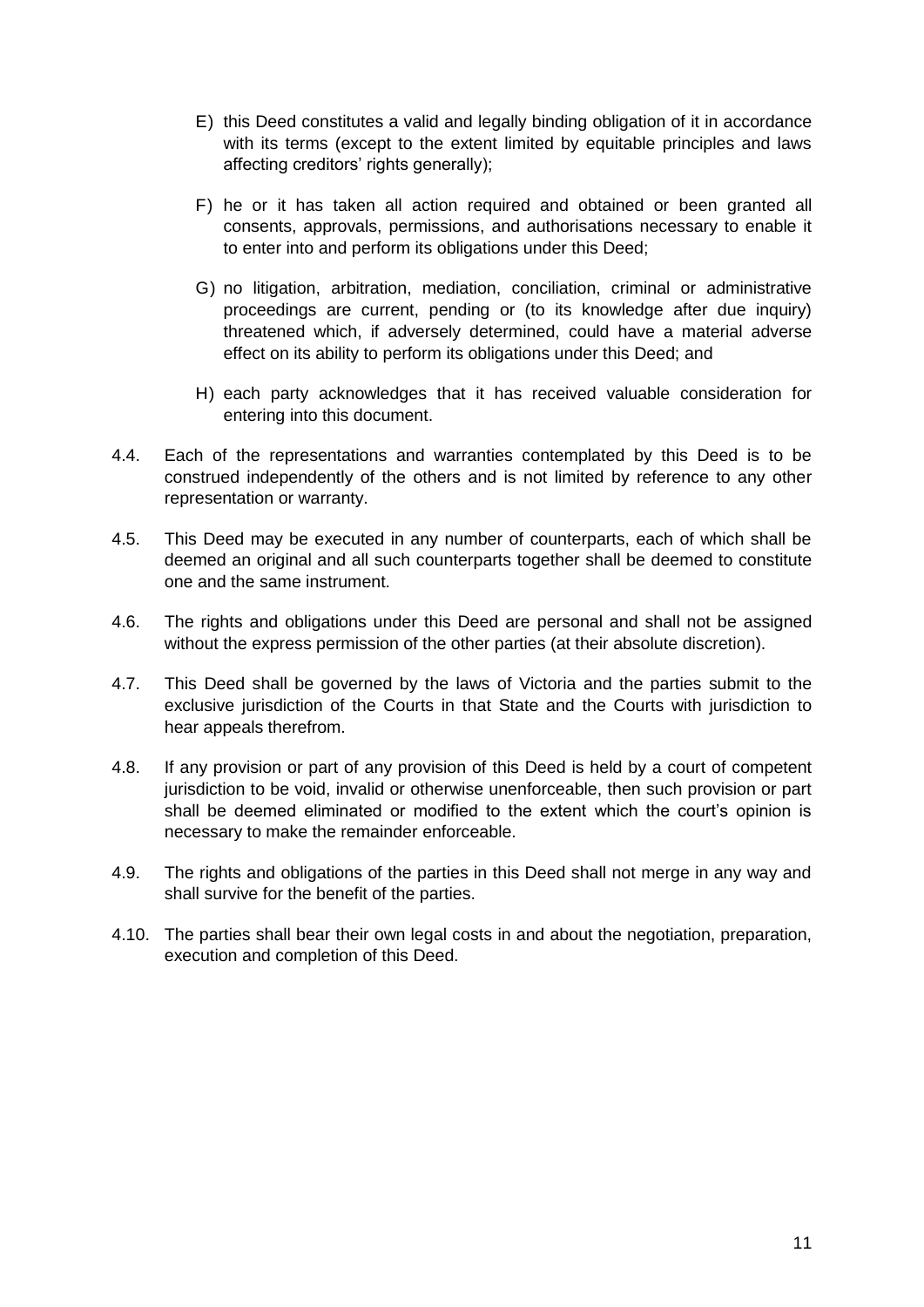# **EXECUTED AS A DEED**

| SIGNED by [COMPLAINANT] in the presence<br>of:       |                                    |
|------------------------------------------------------|------------------------------------|
| Signature of witness                                 | Signature of Employee              |
| Name of witness                                      | Name of Employee                   |
| (please print)                                       | (please print)                     |
| <b>SIGNED by [RESPONDENT] in the presence</b><br>of: |                                    |
| Signature of witness                                 | Signature of Employee              |
| Name of witness<br>(please print)                    | Name of Employee<br>(please print) |
|                                                      |                                    |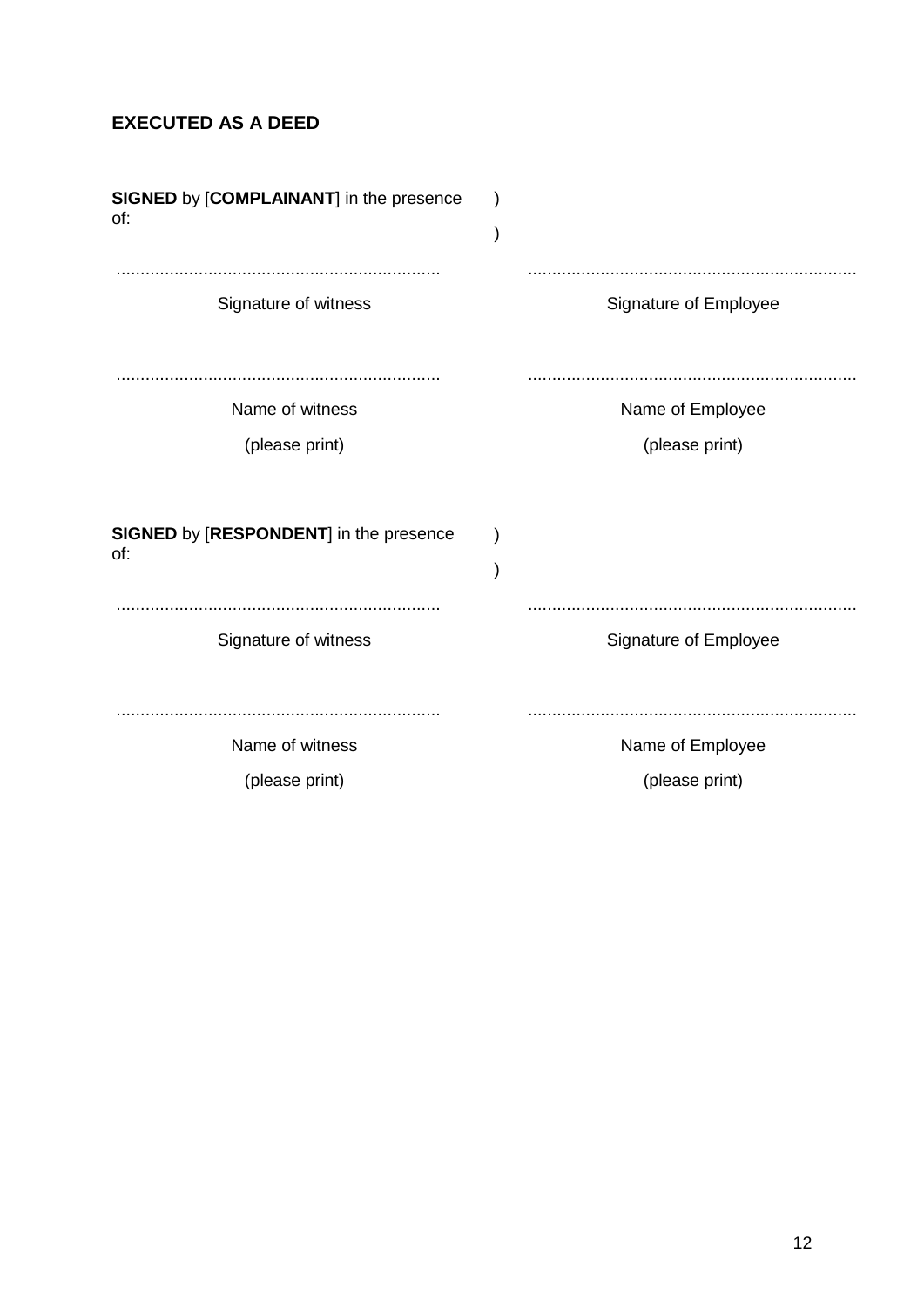| SIGNED for and on behalf of [INSERT]<br><b>FOOTBALL LEAGUE</b> by its duly authorised<br>representative/agent in the presence of: |                                                                                                                                                           |
|-----------------------------------------------------------------------------------------------------------------------------------|-----------------------------------------------------------------------------------------------------------------------------------------------------------|
| Signature of witness                                                                                                              | Signature of authorised<br>representative/agent                                                                                                           |
|                                                                                                                                   | By executing this agreement the<br>representative/agent states that he/she has<br>received no notice that his/her authority to<br>do so has been revoked. |
| Name of witness                                                                                                                   | Name of authorised representative/agent                                                                                                                   |
| (please print)                                                                                                                    | (please print)                                                                                                                                            |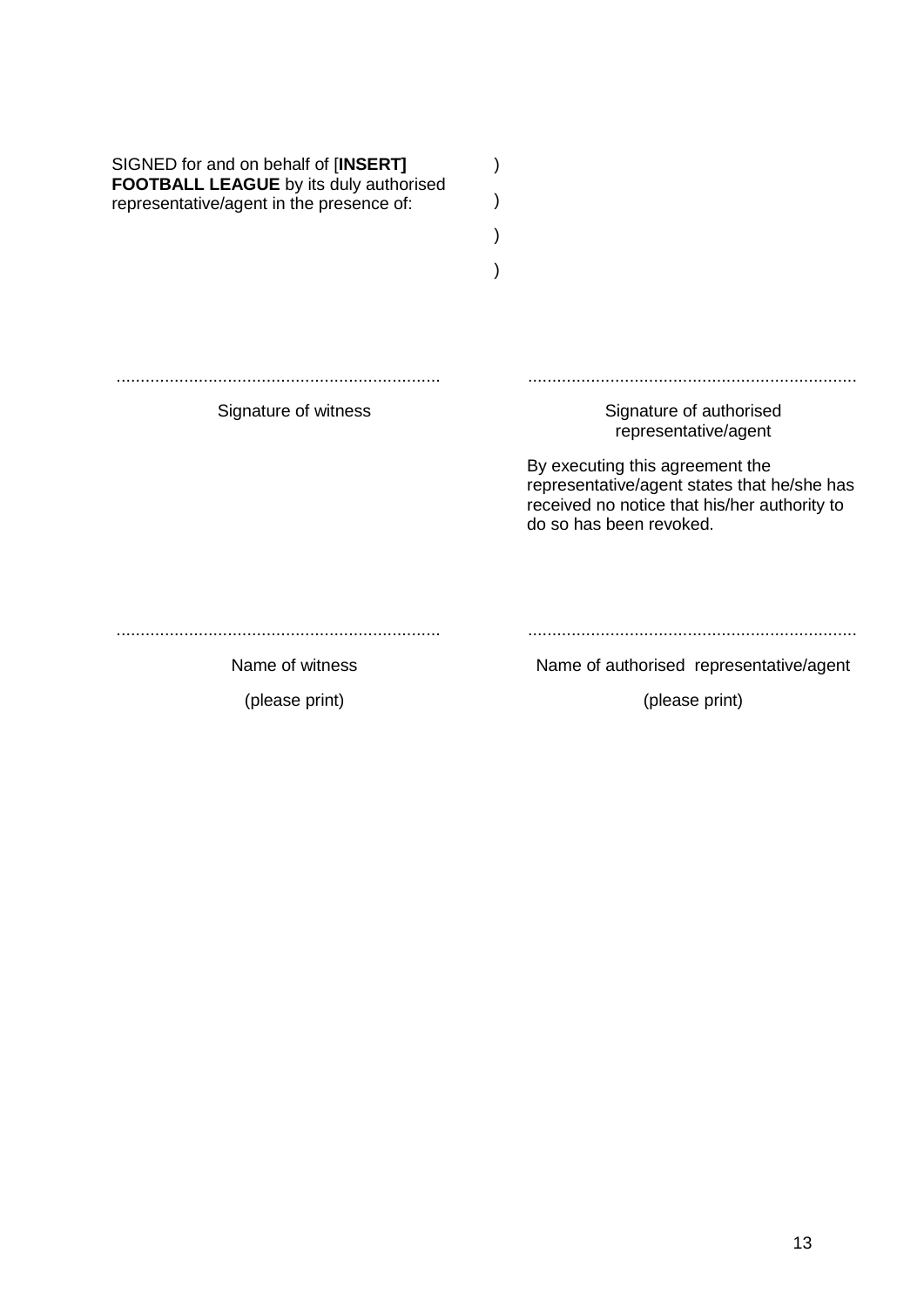# **Inter Club Complaint Process**